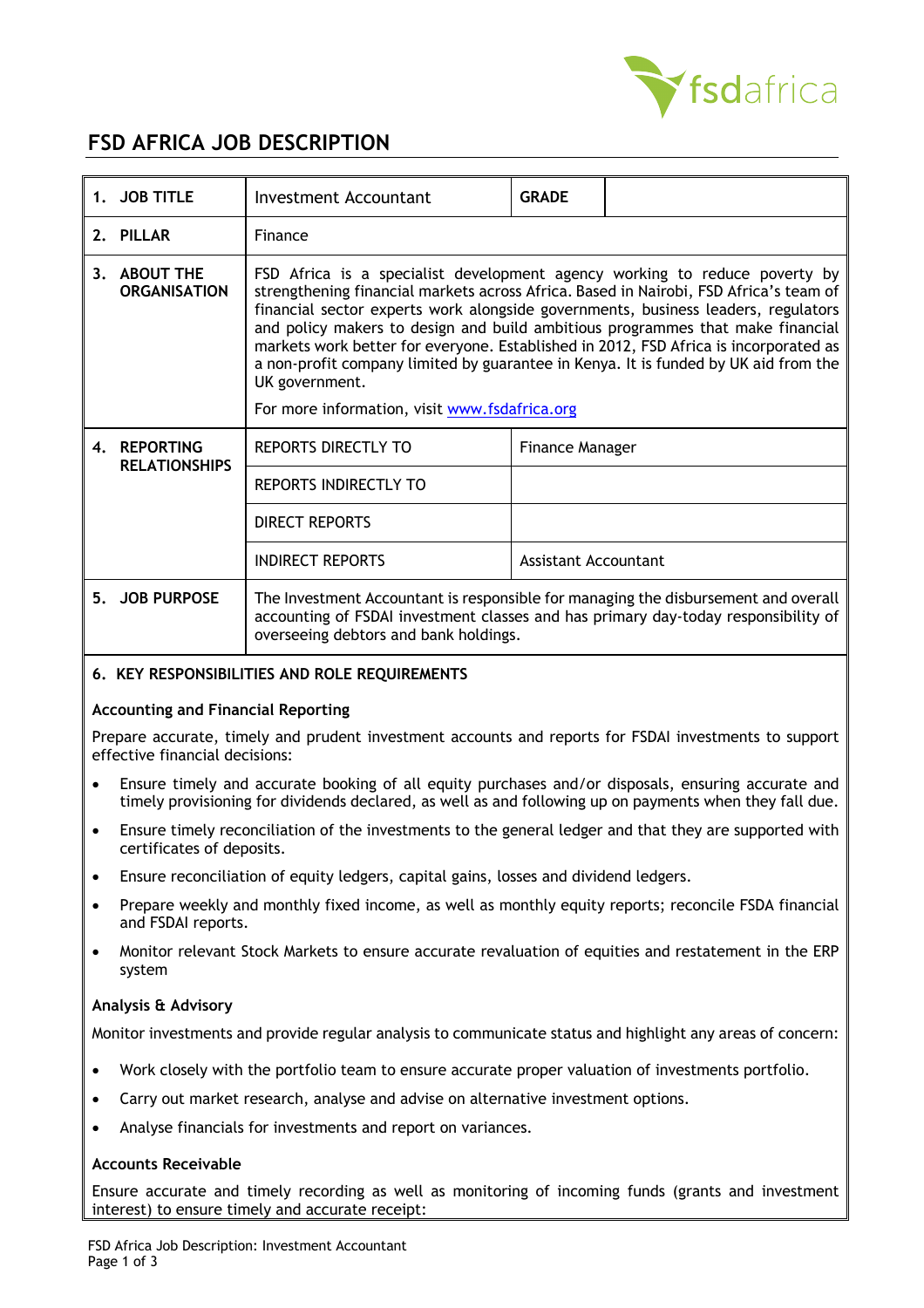

- Ensure that all expected income and all recoveries from debtors are booked in a timely and accurate manner.
- Ensure proper handling debtor's accounts and preparing periodic reports on the progress of the outstanding balance.
- Ensure timely invoicing of interest income on outstanding balances, issue receipts for recoveries made.
- Ensure monthly reconciliation of the expected vs actual income

### **Funds Disbursement and Monitoring**

Work collaboratively with the portfolio management team and recipients of invested funds in ensuring that due diligence and financial accountability requirements of FSD Africa and FSDAI are fully met:

- Ensure all investments are fully authorized as per investments policy before being booked in the accounting system.
- Follow up with banks to ensure all supporting documentation to investments is received and tally with the agreed terms.
- Liaise with stock brokers and custodians on all new purchases and disposals to ensure that the information provided tallies with the actual movement of funds on the bank statement.
- Monitor all investments and their maturity dates to ensure that accurate amounts are settled and on time to increase the pool of funds available for investment;
- Ensure continuous monitoring of investment evaluation procedures and propose areas of improvement.

#### **Financial Administration**

Support the Finance Manager in ensuring that routine financial administration is carried out in accordance with good accounting practice:

- Ensure safe custody of all FSDAI's investment documentation at all time.
- Ensure continuous monitoring of both local and foreign money markets.

**Carry out any other duties or special assignments as assigned by the Finance Manager**.

## **7. PERSON SPECIFICATIONS – ESSENTIAL AND DESIRABLE**

#### **7.1 Qualifications and Education**

- Degree Commerce, Business Administration or related
- Professional qualification in ACCA and or CPA, CFA
- **Excellent written and spoken English**

#### **7.2 Experience, Knowledge and Skills**

- At least 3 years of experience in a similar role with a reputable medium to large organization
- Good knowledge of IFRS, Investments and Tax Management

#### **7.3 Desirable**

- Experience of working in a multi-cultural environment
- Advanced analytical and mathematical skills
- Experience in Investment accounting and management reporting
- Languages: French, local African languages

| <b>TENCIFS</b><br>O<br>JMPF.<br>о.<br>--- | <b>AVA</b><br>-<br>.ion<br>וחי | evel<br><b>Specialist</b> | ام د<br>-- |  |
|-------------------------------------------|--------------------------------|---------------------------|------------|--|
|-------------------------------------------|--------------------------------|---------------------------|------------|--|